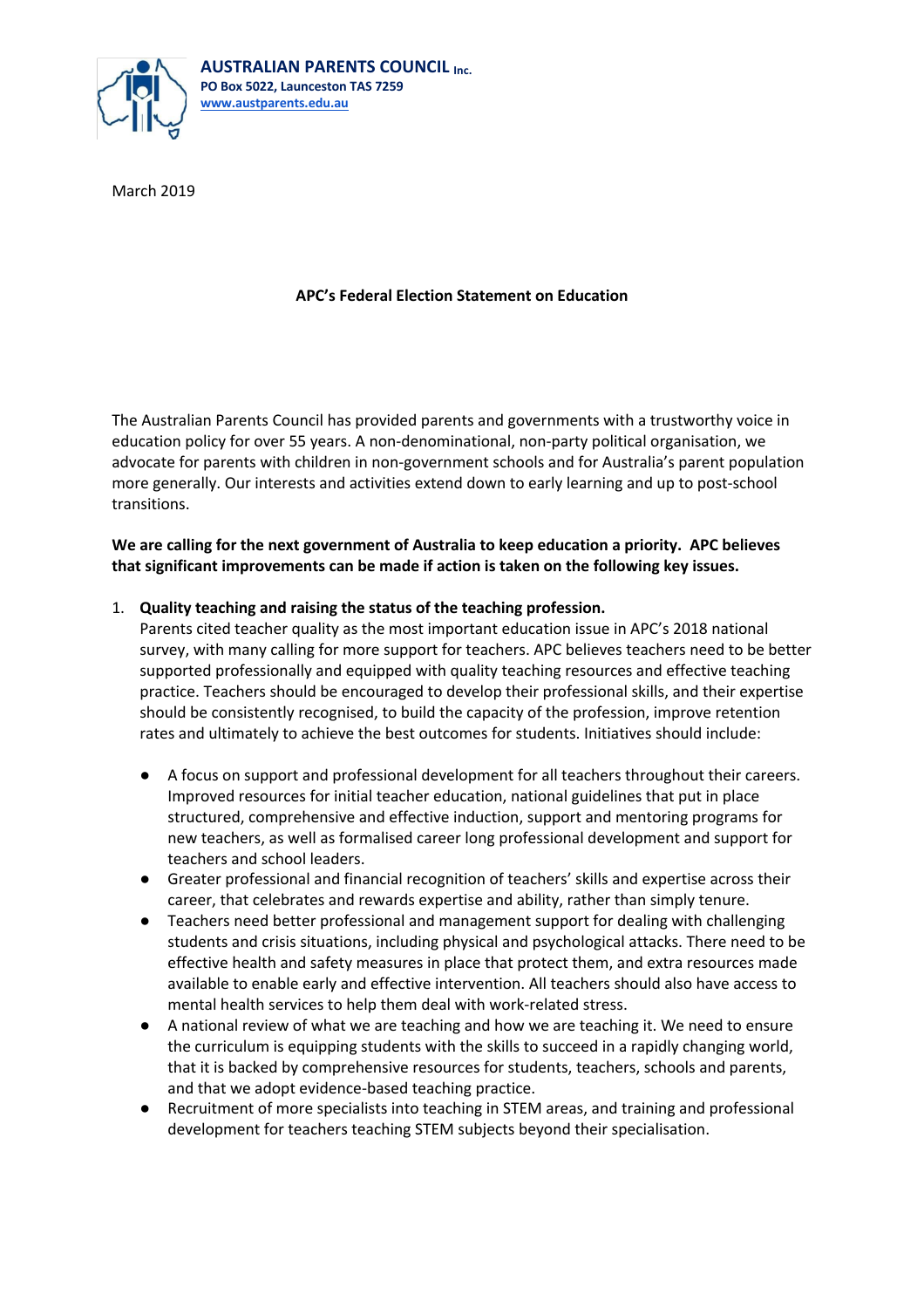

- 2. **Fair and equitable funding based on need for every child, wherever parents choose to send children to school**. Every child and family should have access to a quality education.
	- Parents value choice in education. This fundamental tenet of education provision in Australia must be preserved by the next government.
	- Extra provisions and measures to address education disadvantage should be made for indigenous students and those from a culturally diverse background, rural and remote students, and students with special educational needs, including students with a disability, learning and behavioural issues, as well as gifted and talented children, especially at the important transition points throughout their education.
	- The impact on family budgets needs to be factored into any significant funding changes. Families make a financial commitment of up to 13 years per child when they choose a nongovernment school. Eighty-five per cent of parents with children at non-government schools reported that they would struggle to pay higher than expected fee rises and be forced to make 'significant sacrifices' to keep their children at the school of their choice, with 25 per cent saying they would have to move their children to different schools, according to APC's national survey. It is important for the stability of the government and non-government sectors, and the well-being of tens of thousands of families and students currently at nongovernment schools that changes are introduced over a realistic time frame to allow families to adjust.
- 3. **Resourcing and commensurate funding of initiatives and programs to improve the mental well-being of students**. Every child has the right to and should be supported to develop positive mental health as this enables learning to flourish. Access to programs and wellness should be available both in school and in the community. Measures should include:
	- National recognition of mental health and wellness of young people as a priority.
	- Consistent and ongoing focus on mental health and wellbeing in the curriculum and the pastoral care of students, including the development of teaching and support resources for teachers, school staff, students and parents.
	- Universal and timely access for students to school counsellors and professional mental health services, who are properly funded and resourced themselves.
- 4. **Digital literacy, digital citizenship and equity of access to technology in schools is challenging but essential if we are to equip students for life beyond school**. All students need to have digital skills and learn to be responsible in our digital world.
	- Universal access to technology must be a priority in every school, along with appropriate training for teachers.
	- There should be a focus on critical thinking skills and digital ethics, as well as how to use technology.
	- Technology-related school expenses should be tax deductible, as they have become a significant extra cost for families.
- 5. **Positive measures to build strong partnerships between teachers, schools, parents, carers and community.** Research demonstrates that parents are the greatest influence on education outcomes for children. Engaging parents in their child's learning is in the best interest of students and teachers. There are many ways to foster good relationships with parents.